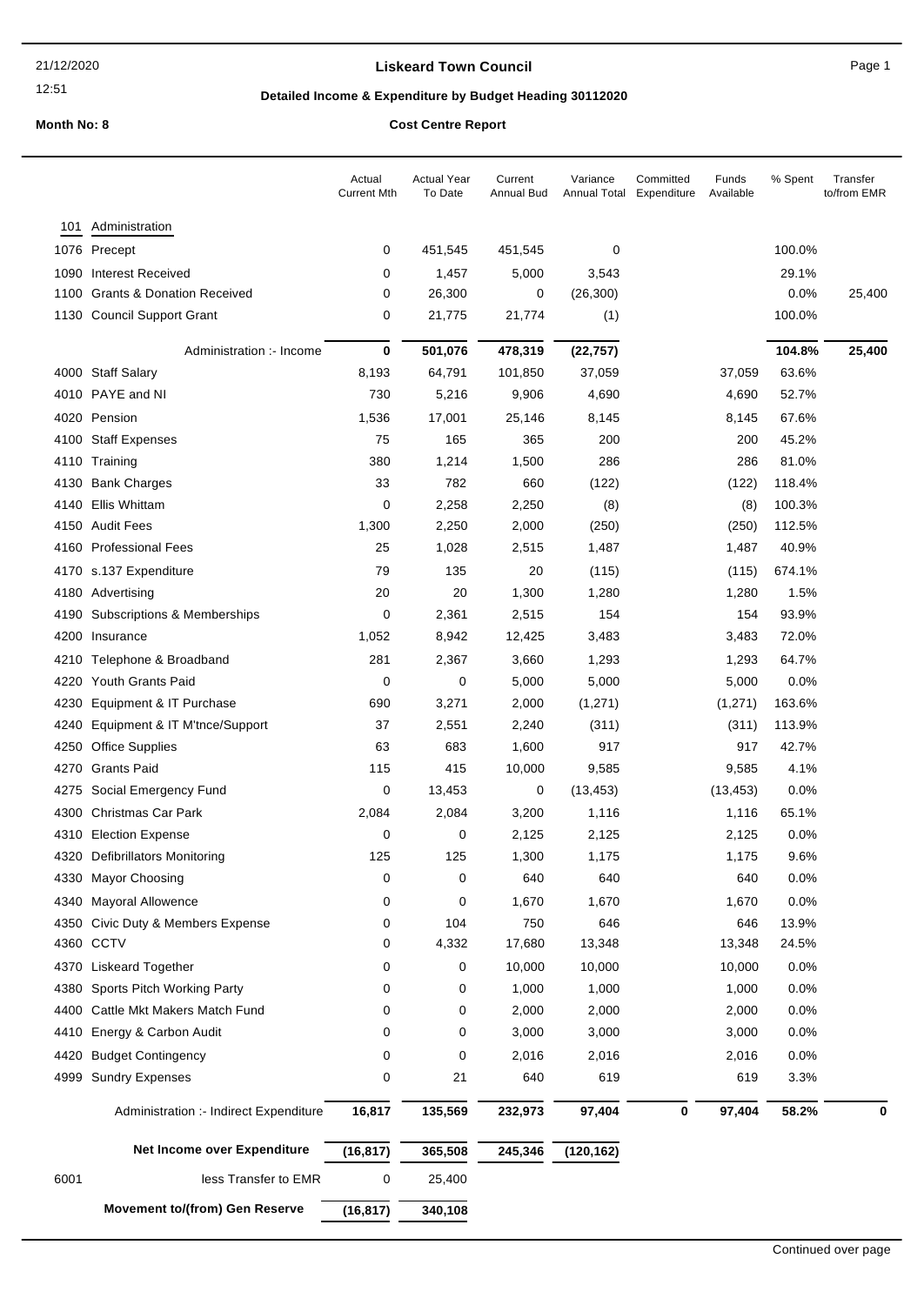#### **Liskeard Town Council Council Council Page 2**

% Spent Transfer

to/from EMR

#### **Detailed Income & Expenditure by Budget Heading 30112020**

#### **Month No: 8 Cost Centre Report** Actual Year To Date Current Annual Bud Annual Total Expenditure Available Variance Committed Funds Actual Current Mth 111 Mayors Charity 4460 Mayors Charity Expense 0 980 0 (980) (980) 0.0%

|      | Mayors Charity :- Indirect Expenditure             | 0           | 980         | 0         | (980)         | 0 | (980)    |              | 0 |
|------|----------------------------------------------------|-------------|-------------|-----------|---------------|---|----------|--------------|---|
|      | <b>Net Expenditure</b>                             | $\bf{0}$    | (980)       | 0         | 980           |   |          |              |   |
|      | 202 C&E                                            |             |             |           |               |   |          |              |   |
| 1100 | <b>Grants &amp; Donation Received</b>              | 0           | 900         | 0         | (900)         |   |          | 0.0%         |   |
| 1999 | Other Income                                       | 220         | 417         | 0         | (417)         |   |          | 0.0%         |   |
|      |                                                    |             |             |           |               |   |          |              |   |
|      | C&E :- Income                                      | 220         | 1,317       | 0         | (1, 317)      |   |          |              | 0 |
|      | 4000 Staff Salary                                  | 2,673       | 21,245      | 35,748    | 14,503        |   | 14,503   | 59.4%        |   |
|      | 4010 PAYE and NI                                   | 94          | 485         | 983       | 498           |   | 498      | 49.3%        |   |
|      | 4020 Pension                                       | 538         | 3,506       | 6,685     | 3,180         |   | 3,180    | 52.4%        |   |
|      | 4500 Events                                        | 130         | 2,107       | 6,000     | 3,893         |   | 3,893    | 35.1%        |   |
|      | 4520 Marketing & Consultation                      | 0           | 337         | 2,000     | 1,663         |   | 1,663    | 16.9%        |   |
|      | 4530 Newsletter                                    | 1,200       | 2,663       | 4,000     | 1,337         |   | 1,337    | 66.6%        |   |
|      | 4560 Heritage Projects                             | 0           | 612         | 3,000     | 2,388         |   | 2,388    | 20.4%        |   |
| 4570 | Website & Email                                    | 230         | 1,809       | 3,254     | 1,445         |   | 1,445    | 55.6%        |   |
|      | 4580 TIC Expenses                                  | 0           | 0           | 750       | 750           |   | 750      | 0.0%         |   |
|      | 4590 Cycle Parking                                 | 0           | 0           | 1,500     | 1,500         |   | 1,500    | 0.0%         |   |
|      | C&E :- Indirect Expenditure                        | 4,864       | 32,763      | 63,920    | 31,157        | 0 | 31,157   | 51.3%        | 0 |
|      | Net Income over Expenditure                        | (4, 644)    | (31, 446)   | (63, 920) | (32, 474)     |   |          |              |   |
| 212  | <b>Tourist Information Centre</b>                  |             |             |           |               |   |          |              |   |
|      | 1200 TIC Ticket Sales                              | 0           | 49          |           |               |   |          |              |   |
|      |                                                    |             |             | 0         |               |   |          | 0.0%         |   |
|      |                                                    |             |             |           | (49)          |   |          |              |   |
|      | 1210 TIC Stock Sales<br>1220 TIC Commission & Fees | 22<br>0     | 2,259<br>30 | 0<br>0    | (2, 259)      |   |          | 0.0%         |   |
|      | 1999 Other Income                                  | 0           | 0           | 3,000     | (30)<br>3,000 |   |          | 0.0%<br>0.0% |   |
|      |                                                    |             |             |           |               |   |          |              |   |
|      | Tourist Information Centre :- Income               | 22          | 2,337       | 3,000     | 663           |   |          | 77.9%        | 0 |
|      | 4610 TIC Ticket Cost                               | 0           | 20          | 0         | (20)          |   | (20)     | 0.0%         |   |
|      | 4620 TIC Stock Cost                                | 1,025       | 1,905       | 0         | (1, 905)      |   | (1,905)  | 0.0%         |   |
|      | 4640 TIC Card Fees                                 | 6           | 30          | $\pmb{0}$ | (30)          |   | (30)     | 0.0%         |   |
|      | Tourist Information Centre :- Indirect Expenditure | 1,031       | 1,954       | 0         | (1, 954)      | 0 | (1, 954) |              | 0 |
|      | Net Income over Expenditure                        | (1,009)     | 383         | 3,000     | 2,617         |   |          |              |   |
|      | 222 Museum                                         |             |             |           |               |   |          |              |   |
|      | 1280 Museum Donations Received                     | 0           | 185         | 0         | (185)         |   |          | 0.0%         |   |
|      | Museum :- Income                                   | $\mathbf 0$ | 185         | $\pmb{0}$ | (185)         |   |          |              | 0 |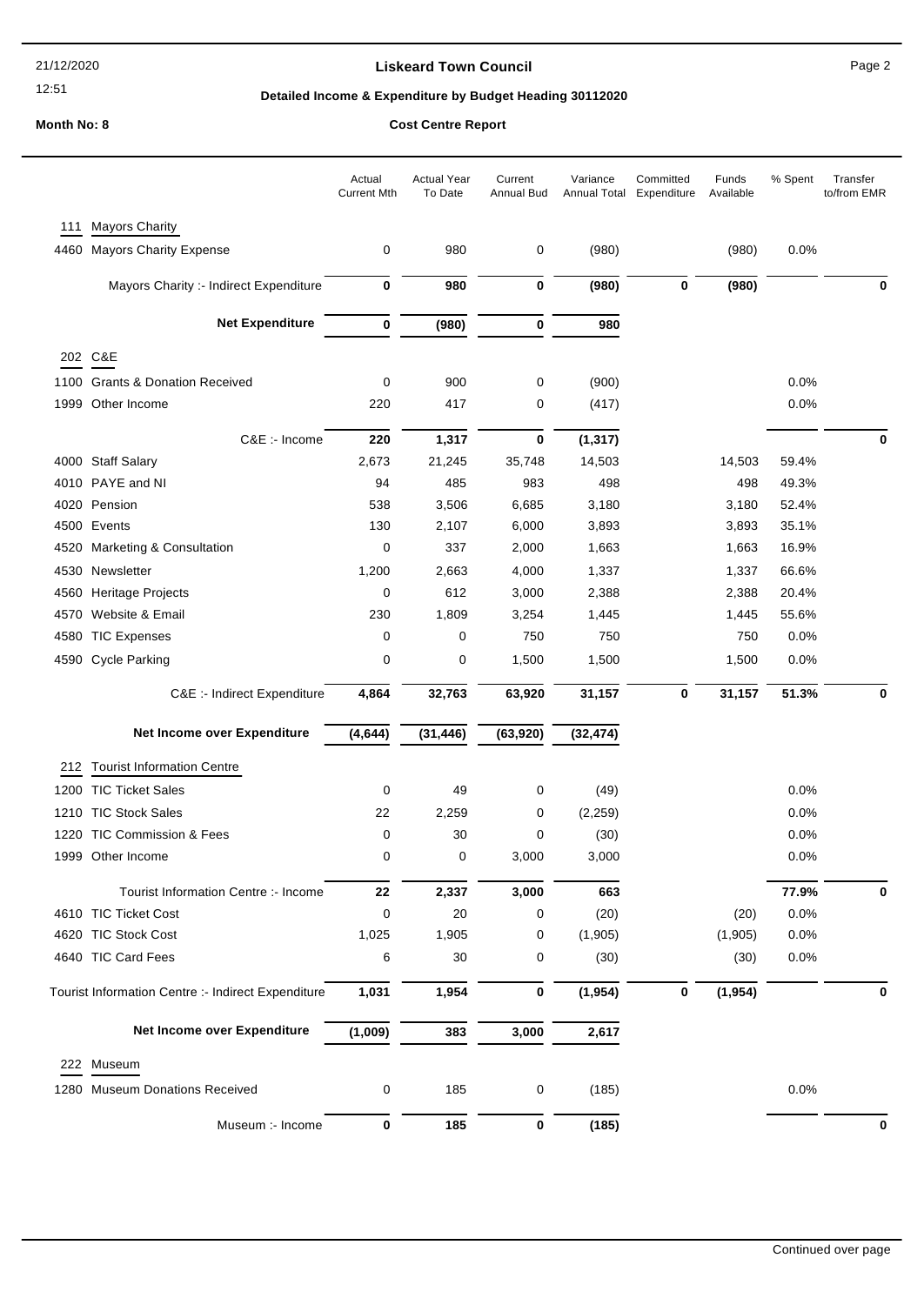## **Liskeard Town Council Canadian Council** Page 3

# **Detailed Income & Expenditure by Budget Heading 30112020**

|      |                                       | Actual<br><b>Current Mth</b> | <b>Actual Year</b><br>To Date | Current<br>Annual Bud | Variance<br>Annual Total | Committed<br>Expenditure | Funds<br>Available | % Spent   | Transfer<br>to/from EMR |
|------|---------------------------------------|------------------------------|-------------------------------|-----------------------|--------------------------|--------------------------|--------------------|-----------|-------------------------|
|      | 4180 Advertising                      | 0                            | 0                             | 600                   | 600                      |                          | 600                | 0.0%      |                         |
| 4190 | Subscriptions & Memberships           | 79                           | 94                            | 300                   | 206                      |                          | 206                | 31.4%     |                         |
| 4230 | Equipment & IT Purchase               | 0                            | 105                           | 800                   | 695                      |                          | 695                | 13.1%     |                         |
| 4240 | Equipment & IT M'tnce/Support         | 0                            | 483                           | 400                   | (83)                     |                          | (83)               | 120.9%    |                         |
| 4250 | Office Supplies                       | 0                            | 0                             | 600                   | 600                      |                          | 600                | 0.0%      |                         |
| 4760 | <b>Volunteer Expense</b>              | 0                            | 274                           | 4,300                 | 4,026                    |                          | 4,026              | 6.4%      |                         |
| 4825 | <b>Building Improvements</b>          | 0                            | 0                             | 800                   | 800                      |                          | 800                | 0.0%      |                         |
| 4830 | <b>Museum Sundry</b>                  | 0                            | 57                            | 200                   | 143                      |                          | 143                | 28.6%     |                         |
|      | 4840 Artifacts                        | 45                           | 45                            | 0                     | (45)                     |                          | (45)               | 0.0%      | 45                      |
|      |                                       |                              |                               |                       |                          |                          |                    |           |                         |
|      | Museum :- Indirect Expenditure        | 123                          | 1,058                         | 8,000                 | 6,942                    | 0                        | 6,942              | 13.2%     | 45                      |
|      | Net Income over Expenditure           | (123)                        | (873)                         | (8,000)               | (7, 127)                 |                          |                    |           |                         |
| 6000 | plus Transfer from EMR                | 45                           | 45                            |                       |                          |                          |                    |           |                         |
|      | <b>Movement to/(from) Gen Reserve</b> | (79)                         | (829)                         |                       |                          |                          |                    |           |                         |
| 232  | <b>Museum Shop</b>                    |                              |                               |                       |                          |                          |                    |           |                         |
|      | 1230 Museum Shop Sales                | 0                            | 81                            | 0                     | (81)                     |                          |                    | 0.0%      |                         |
|      |                                       |                              | 81                            |                       |                          |                          |                    |           | $\bf{0}$                |
|      | Museum Shop :- Income                 | 0                            |                               | $\bf{0}$              | (81)                     |                          |                    |           |                         |
|      | <b>Net Income</b>                     | 0                            | 81                            | 0                     | (81)                     |                          |                    |           |                         |
| 303  | Facilities                            |                              |                               |                       |                          |                          |                    |           |                         |
| 1100 | <b>Grants &amp; Donation Received</b> | 0                            | 0                             | 1,185                 | 1,185                    |                          |                    | 0.0%      |                         |
| 1340 | <b>FIT Tariff Receipts</b>            | 0                            | 3,189                         | 4,750                 | 1,561                    |                          |                    | 67.1%     |                         |
|      | 1999 Other Income                     | 0                            | 84                            | 0                     | (84)                     |                          |                    | 0.0%      |                         |
|      |                                       |                              |                               |                       |                          |                          |                    |           |                         |
|      | Facilities :- Income                  | 0                            | 3,273                         | 5,935                 | 2,662                    |                          |                    | 55.2%     | 0                       |
|      | 4000 Staff Salary                     | 7,822                        | 67,187                        | 107,308               | 40,121                   |                          | 40,121             | 62.6%     |                         |
|      | 4010 PAYE and NI                      | 507                          | 1,610                         | 6,236                 | 4,626                    |                          | 4,626              | 25.8%     |                         |
| 4020 | Pension                               | 1,678                        | 11,210                        | 20,067                | 8,857                    |                          | 8,857              | 55.9%     |                         |
|      | 4260 Repairs & Maintenance            | 42                           | 381                           | 0                     | (381)                    |                          | (381)              | 0.0%      |                         |
| 4900 | Consumables (House Keeping)           | 55                           | 822                           | 3,000                 | 2,178                    |                          | 2,178              | 27.4%     |                         |
| 4910 | <b>Refurbishment Project</b>          | 0                            | 6,213                         | 10,000                | 3,787                    |                          | 3,787              | 62.1%     | 6,213                   |
| 4920 | Footpath Mainenance                   | 0                            | (45)                          | 1,100                 | 1,145                    |                          | 1,145              | $(4.1\%)$ |                         |
| 4930 | <b>Street Furniture Purchase</b>      | 0                            | 215                           | 200                   | (15)                     |                          | (15)               | 107.6%    |                         |
| 4931 | <b>Street Furniture Maintenance</b>   | 0                            | 0                             | 500                   | 500                      |                          | 500                | 0.0%      |                         |
| 4935 | <b>Grit Bin Supplies</b>              | 0                            | 0                             | 2,500                 | 2,500                    |                          | 2,500              | 0.0%      |                         |
| 4940 | <b>Weed Spraying</b>                  | 1,920                        | 1,920                         | 3,500                 | 1,580                    |                          | 1,580              | 54.9%     |                         |
| 4950 | Fountain/Pipewell/War Memorial        | 0                            | 2,503                         | 500                   | (2,003)                  |                          | (2,003)            | 500.5%    |                         |
| 4965 | Covid-19 Internal Expenditure         | 0                            | 2,197                         | 0                     | (2, 197)                 |                          | (2, 197)           | 0.0%      |                         |
|      | 4970 Covid-19 External Expenditure    | 0                            | 1,218                         | 0                     | (1, 218)                 |                          | (1,218)            | 0.0%      |                         |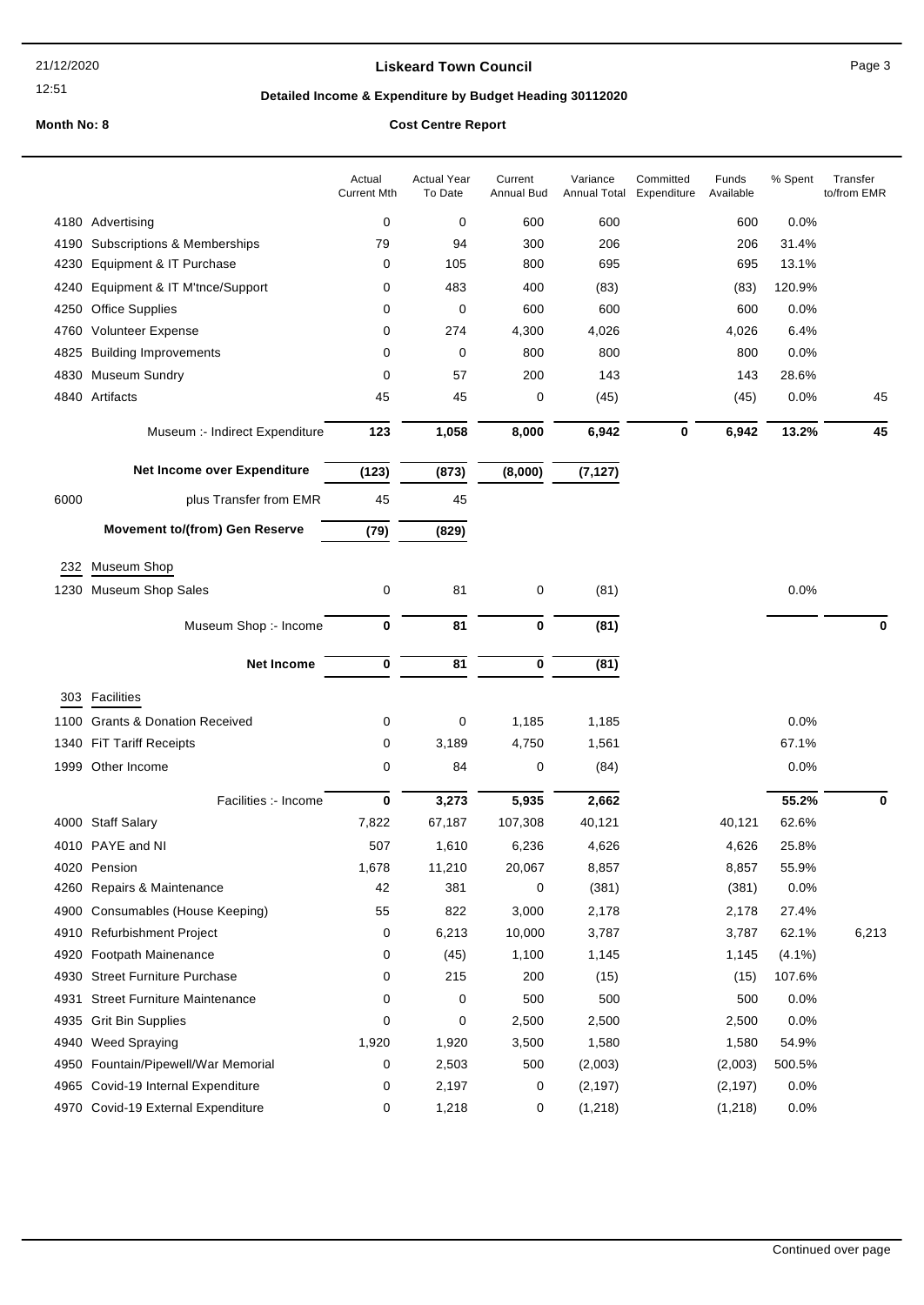#### 21/12/2020

#### 12:51

## **Liskeard Town Council Canadian Council** Page 4

# **Detailed Income & Expenditure by Budget Heading 30112020**

## **Month No: 8**

|  |  | <b>Cost Centre Report</b> |
|--|--|---------------------------|
|--|--|---------------------------|

|          |                                       | Actual<br><b>Current Mth</b> | <b>Actual Year</b><br>To Date | Current<br><b>Annual Bud</b> | Variance<br>Annual Total | Committed<br>Expenditure | Funds<br>Available | $%$ Spent | Transfer<br>to/from EMR |
|----------|---------------------------------------|------------------------------|-------------------------------|------------------------------|--------------------------|--------------------------|--------------------|-----------|-------------------------|
|          | 4999 Sundry Expenses                  | $\mathbf 0$                  | 32                            | 0                            | (32)                     |                          | (32)               | 0.0%      |                         |
|          | 5150 Grounds Maintenance              | 0                            | 150                           | 0                            | (150)                    |                          | (150)              | 0.0%      |                         |
|          | 5470 Parks & Open Space Works         | $\mathbf 0$                  | 746                           | 3,000                        | 2,254                    |                          | 2,254              | 24.9%     |                         |
|          | Facilities :- Indirect Expenditure    | 12,026                       | 96,357                        | 157,911                      | 61,554                   | $\mathbf 0$              | 61,554             | 61.0%     | 6,213                   |
|          | Net Income over Expenditure           | (12, 026)                    | (93,084)                      | (151, 976)                   | (58, 892)                |                          |                    |           |                         |
| 6000     | plus Transfer from EMR                | 0                            | 6,213                         |                              |                          |                          |                    |           |                         |
|          | <b>Movement to/(from) Gen Reserve</b> | (12,026)                     | (86, 872)                     |                              |                          |                          |                    |           |                         |
| 323      | <b>Public Hall</b>                    |                              |                               |                              |                          |                          |                    |           |                         |
|          | 1370 Public Hall Receipts             | 18                           | 150                           | 7,000                        | 6,850                    |                          |                    | 2.1%      |                         |
| 1380     | <b>Discounted Receipts</b>            | 54                           | 1,076                         | 26,000                       | 24,925                   |                          |                    | 4.1%      |                         |
|          | 1390 Standard Receipts                | 195                          | 1,761                         | 18,000                       | 16,239                   |                          |                    | 9.8%      |                         |
|          | 1999 Other Income                     | $\pmb{0}$                    | 1,472                         | 0                            | (1, 472)                 |                          |                    | 0.0%      |                         |
|          | Public Hall :- Income                 | 267                          | 4,458                         | 51,000                       | 46,542                   |                          |                    | 8.7%      | 0                       |
|          | 4260 Repairs & Maintenance            | 67                           | 1,314                         | 3,500                        | 2,186                    |                          | 2,186              | 37.5%     |                         |
|          | 4670 Business Rates                   | 1,148                        | 9,288                         | 11,700                       | 2,412                    |                          | 2,412              | 79.4%     |                         |
|          | 4680 Electricity                      | 239                          | 2,163                         | 4,500                        | 2,337                    |                          | 2,337              | 48.1%     |                         |
| 4690 Gas |                                       | 286                          | 1,171                         | 4,000                        | 2,829                    |                          | 2,829              | 29.3%     |                         |
|          | 4700 Water                            | 0                            | 1,012                         | 2,000                        | 988                      |                          | 988                | 50.6%     |                         |
|          | 4710 Compliance & Servicing           | 180                          | 2,890                         | 4,500                        | 1,610                    |                          | 1,610              | 64.2%     |                         |
| 4900     | Consumables (House Keeping)           | 6                            | 161                           | 0                            | (161)                    |                          | (161)              | 0.0%      |                         |
|          | 4999 Sundry Expenses                  | 0                            | 56                            | 0                            | (56)                     |                          | (56)               | 0.0%      |                         |
|          | Public Hall :- Indirect Expenditure   | 1,926                        | 18,055                        | 30,200                       | 12,145                   | 0                        | 12,145             | 59.8%     | 0                       |
|          | Net Income over Expenditure           | (1,659)                      | (13, 597)                     | 20,800                       | 34,397                   |                          |                    |           |                         |
|          |                                       |                              |                               |                              |                          |                          |                    |           |                         |
| 326      | Guildhall                             |                              |                               |                              |                          |                          |                    |           |                         |
|          | 1360 Guildhall Rental Income          | 1,452                        | 10,033                        | 26,000                       | 15,967                   |                          |                    | 38.6%     |                         |
|          | Guildhall :- Income                   | 1,452                        | 10,033                        | 26,000                       | 15,967                   |                          |                    | 38.6%     | 0                       |
|          | 4260 Repairs & Maintenance            | 2                            | 587                           | 500                          | (87)                     |                          | (87)               | 117.4%    |                         |
|          | 4670 Business Rates                   | 0                            | 220                           | 230                          | 10                       |                          | 10                 | 95.5%     |                         |
|          | 4680 Electricity                      | 178                          | 818                           | 1,400                        | 582                      |                          | 582                | 58.4%     |                         |
|          | 4700 Water                            | 0                            | 412                           | 350                          | (62)                     |                          | (62)               | 117.7%    |                         |
|          | 4710 Compliance & Servicing           | 295                          | 828                           | 800                          | (28)                     |                          | (28)               | 103.4%    |                         |
| 5050     | <b>Clock Tower Repairs</b>            | 21                           | 21                            | 0                            | (21)                     |                          | (21)               | 0.0%      |                         |
| 5060     | Fire Improvements                     | 0                            | 190                           | 0                            | (190)                    |                          | (190)              | 0.0%      |                         |
|          | 5070 Guildhall Project                | 0                            | 15,012                        | 25,000                       | 9,988                    |                          | 9,988              | 60.0%     |                         |
|          | Guildhall :- Indirect Expenditure     | 497                          | 18,086                        | 28,280                       | 10,194                   | $\bf{0}$                 | 10,194             | 64.0%     | 0                       |
|          | Net Income over Expenditure           | 956                          | (8,054)                       | (2, 280)                     | 5,774                    |                          |                    |           |                         |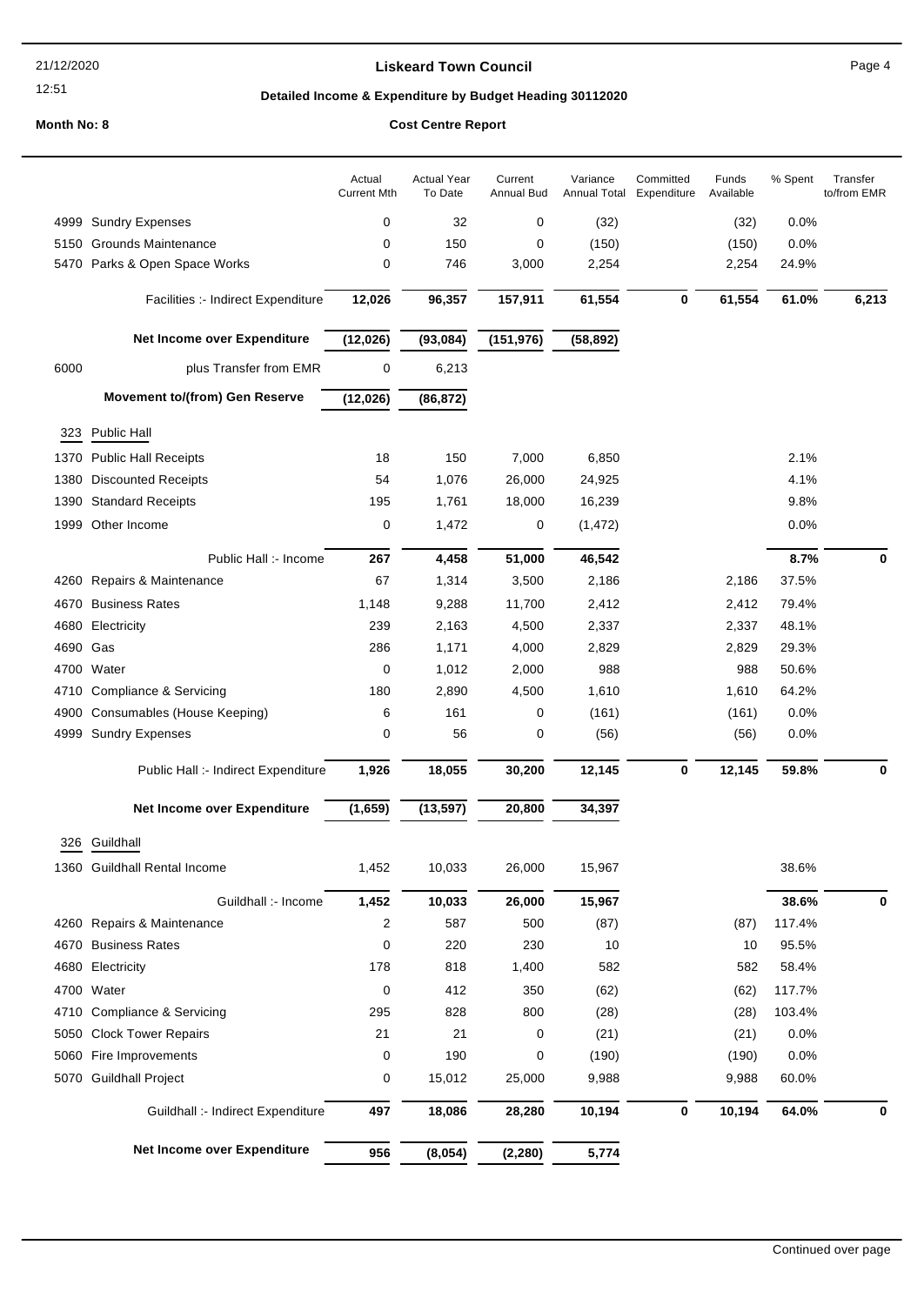## **Liskeard Town Council Canadian Council** Page 5

# **Detailed Income & Expenditure by Budget Heading 30112020**

|              |                                                | Actual<br><b>Current Mth</b> | <b>Actual Year</b><br>To Date | Current<br><b>Annual Bud</b> | Variance<br>Annual Total | Committed<br>Expenditure | Funds<br>Available | % Spent        | Transfer<br>to/from EMR |
|--------------|------------------------------------------------|------------------------------|-------------------------------|------------------------------|--------------------------|--------------------------|--------------------|----------------|-------------------------|
| 333          | Arcade Shops                                   |                              |                               |                              |                          |                          |                    |                |                         |
|              | 1510 Arcade Rental Income                      | 68                           | 493                           | 0                            | (493)                    |                          |                    | 0.0%           |                         |
|              | Arcade Shops :- Income                         | 68                           | 493                           | 0                            | (493)                    |                          |                    |                | 0                       |
|              | <b>Net Income</b>                              | 68                           | 493                           | $\bf{0}$                     | (493)                    |                          |                    |                |                         |
|              |                                                |                              |                               |                              |                          |                          |                    |                |                         |
| 334          | <b>Forsters Hall</b>                           |                              |                               |                              |                          |                          |                    |                |                         |
| 4260         | Repairs & Maintenance<br><b>Business Rates</b> | 0<br>0                       | 1,386<br>0                    | 500<br>13,100                | (886)<br>13,100          |                          | (886)<br>13,100    | 277.2%<br>0.0% |                         |
| 4670         |                                                |                              |                               |                              |                          |                          |                    |                |                         |
| 4680<br>4690 | Electricity<br>Gas                             | 147<br>0                     | 417<br>0                      | 1,800<br>1,500               | 1,383<br>1,500           |                          | 1,383<br>1,500     | 23.2%<br>0.0%  |                         |
| 4700         | Water                                          | 0                            | 169                           | 250                          | 81                       |                          | 81                 | 67.4%          |                         |
| 4710         | Compliance & Servicing                         | 350                          | 1,226                         | 1,200                        | (26)                     |                          | (26)               | 102.1%         |                         |
| 5080         | Foresters Hall refurbishment                   | 0                            | 0                             | 3,500                        | 3,500                    |                          | 3,500              | 0.0%           |                         |
|              | Forsters Hall :- Indirect Expenditure          | 497                          | 3,197                         | 21,850                       | 18,653                   | 0                        | 18,653             | 14.6%          | 0                       |
|              |                                                |                              |                               |                              |                          |                          |                    |                |                         |
|              | <b>Net Expenditure</b>                         | (497)                        | (3, 197)                      | (21, 850)                    | (18, 653)                |                          |                    |                |                         |
| 336          | Dean Street Toilets                            |                              |                               |                              |                          |                          |                    |                |                         |
| 4260         | Repairs & Maintenance                          | 0                            | 681                           | 1,000                        | 319                      |                          | 319                | 68.1%          |                         |
| 4670         | <b>Business Rates</b>                          | 52                           | 414                           | 425                          | 11                       |                          | 11                 | 97.5%          |                         |
| 4680         | Electricity                                    | 12                           | 56                            | 300                          | 244                      |                          | 244                | 18.7%          |                         |
| 4700         | Water                                          | 0                            | 391                           | 400                          | 9                        |                          | 9                  | 97.8%          |                         |
|              | Dean Street Toilets :- Indirect Expenditure    | 64                           | 1,543                         | 2,125                        | 582                      | $\bf{0}$                 | 582                | 72.6%          | 0                       |
|              | <b>Net Expenditure</b>                         | (64)                         | (1, 543)                      | (2, 125)                     | (582)                    |                          |                    |                |                         |
| 343          | <b>Westbourne Toilets</b>                      |                              |                               |                              |                          |                          |                    |                |                         |
|              |                                                |                              |                               |                              |                          |                          |                    |                |                         |
|              | 4260 Repairs & Maintenance                     | 0                            | 1,221                         | 1,000                        | (221)                    |                          | (221)              | 122.1%         |                         |
|              | 4670 Business Rates<br>4700 Water              | 73<br>0                      | 581<br>736                    | 890<br>1,500                 | 309<br>764               |                          | 309<br>764         | 65.3%<br>49.1% |                         |
|              |                                                |                              | 35                            |                              |                          |                          |                    | 0.0%           |                         |
|              | 4970 Covid-19 External Expenditure             | 0                            |                               | 0                            | (35)                     |                          | (35)               |                |                         |
|              | Westbourne Toilets :- Indirect Expenditure     | 73                           | 2,574                         | 3,390                        | 816                      | 0                        | 816                | 75.9%          | $\bf{0}$                |
|              | <b>Net Expenditure</b>                         | (73)                         | (2, 574)                      | (3, 390)                     | (816)                    |                          |                    |                |                         |
| 346          | <b>Sungirt Toilets</b>                         |                              |                               |                              |                          |                          |                    |                |                         |
| 4260         | Repairs & Maintenance                          | 0                            | 1,036                         | 1,000                        | (36)                     |                          | (36)               | 103.6%         |                         |
| 4670         | <b>Business Rates</b>                          | 156                          | 1,247                         | 1,950                        | 703                      |                          | 703                | 64.0%          |                         |
| 4680         | Electricity                                    | 16                           | 130                           | 300                          | 170                      |                          | 170                | 43.2%          |                         |
|              | 4700 Water                                     | 95                           | 493                           | 800                          | 307                      |                          | 307                | 61.6%          |                         |
|              | Sungirt Toilets :- Indirect Expenditure        | 268                          | 2,905                         | 4,050                        | 1,145                    | 0                        | 1,145              | 71.7%          | 0                       |
|              | <b>Net Expenditure</b>                         | (268)                        | (2, 905)                      | (4,050)                      | (1, 145)                 |                          |                    |                |                         |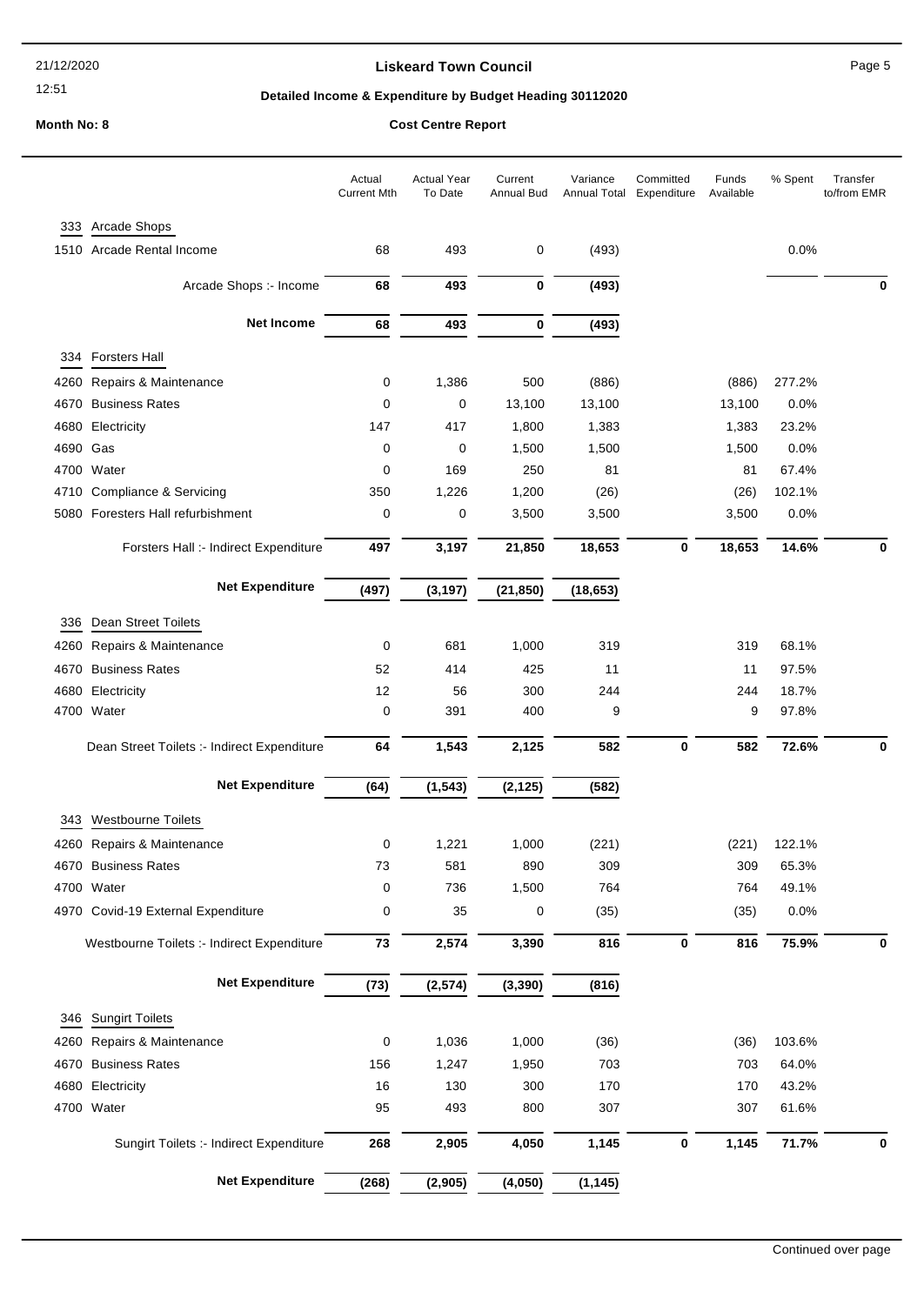21/12/2020

12:51

## **Liskeard Town Council Caucal** Council **Page 6**

# **Detailed Income & Expenditure by Budget Heading 30112020**

| Cost Centre Report |  |
|--------------------|--|
|--------------------|--|

|      |                                                        | Actual<br><b>Current Mth</b> | <b>Actual Year</b><br>To Date | Current<br>Annual Bud | Variance<br>Annual Total | Committed<br>Expenditure | Funds<br>Available | % Spent | Transfer<br>to/from EMR |
|------|--------------------------------------------------------|------------------------------|-------------------------------|-----------------------|--------------------------|--------------------------|--------------------|---------|-------------------------|
| 348  | Pipewell/Fountain/War Memorial                         |                              |                               |                       |                          |                          |                    |         |                         |
|      | 4680 Electricity                                       | 39                           | 247                           | 0                     | (247)                    |                          | (247)              | 0.0%    |                         |
|      | 4700 Water                                             | 15                           | 28                            | 0                     | (28)                     |                          | (28)               | 0.0%    |                         |
|      | Pipewell/Fountain/War Memorial :- Indirect Expenditure | 54                           | 275                           | $\bf{0}$              | (275)                    | 0                        | (275)              |         | 0                       |
|      | <b>Net Expenditure</b>                                 | (54)                         | (275)                         | $\bf{0}$              | 275                      |                          |                    |         |                         |
| 353  | Allotments                                             |                              |                               |                       |                          |                          |                    |         |                         |
|      | 1500 Allotment Receipts                                | 15                           | 959                           | 1,000                 | 41                       |                          |                    | 95.9%   |                         |
|      | Allotments :- Income                                   | 15                           | 959                           | 1,000                 | 41                       |                          |                    | 95.9%   | 0                       |
|      | 4260 Repairs & Maintenance                             | $\mathbf 0$                  | 0                             | 800                   | 800                      |                          | 800                | 0.0%    |                         |
|      | 4700 Water                                             | 69                           | 333                           | 150                   | (183)                    |                          | (183)              | 221.8%  |                         |
|      | 5100 Allotment Rent - Lake Lane                        | 0                            | 32                            | 55                    | 23                       |                          | 23                 | 57.9%   |                         |
|      | Allotments :- Indirect Expenditure                     | 69                           | 365                           | 1,005                 | 640                      | 0                        | 640                | 36.3%   | 0                       |
|      | Net Income over Expenditure                            | (54)                         | 595                           | (5)                   | (600)                    |                          |                    |         |                         |
| 356  | Thorn Park                                             |                              |                               |                       |                          |                          |                    |         |                         |
| 4260 | Repairs & Maintenance                                  | 178                          | 255                           | 2,000                 | 1,745                    |                          | 1,745              | 12.8%   |                         |
|      | 5150 Grounds Maintenance                               | 0                            | 790                           | 2,000                 | 1,210                    |                          | 1,210              | 39.5%   |                         |
|      | Thorn Park :- Indirect Expenditure                     | 178                          | 1,045                         | 4,000                 | 2,955                    | $\mathbf 0$              | 2,955              | 26.1%   | 0                       |
|      | <b>Net Expenditure</b>                                 | (178)                        | (1,045)                       | (4,000)               | (2, 955)                 |                          |                    |         |                         |
| 363  | Rapsons Field                                          |                              |                               |                       |                          |                          |                    |         |                         |
| 4260 | Repairs & Maintenance                                  | 0                            | 84                            | 2,500                 | 2,416                    |                          | 2,416              | 3.4%    |                         |
| 4970 | Covid-19 External Expenditure                          | 0                            | 38                            | 0                     | (38)                     |                          | (38)               | 0.0%    |                         |
|      | 5150 Grounds Maintenance                               | $\mathbf 0$                  | 480                           | 1,500                 | 1,020                    |                          | 1,020              | 32.0%   |                         |
|      | Rapsons Field :- Indirect Expenditure                  | 0                            | 602                           | 4,000                 | 3,398                    | 0                        | 3,398              | 15.1%   | 0                       |
|      | <b>Net Expenditure</b>                                 | $\bf{0}$                     | (602)                         | (4,000)               | (3, 398)                 |                          |                    |         |                         |
|      | 366 Eastern Avenue                                     |                              |                               |                       |                          |                          |                    |         |                         |
| 4260 | Repairs & Maintenance                                  | $\pmb{0}$                    | 0                             | 17,500                | 17,500                   |                          | 17,500             | 0.0%    |                         |
|      | 5150 Grounds Maintenance                               | $\mathbf 0$                  | 240                           | 1,000                 | 760                      |                          | 760                | 24.0%   |                         |
|      | Eastern Avenue :- Indirect Expenditure                 | 0                            | 240                           | 18,500                | 18,260                   | 0                        | 18,260             | 1.3%    | 0                       |
|      | <b>Net Expenditure</b>                                 | $\pmb{0}$                    | (240)                         | (18,500)              | (18, 260)                |                          |                    |         |                         |